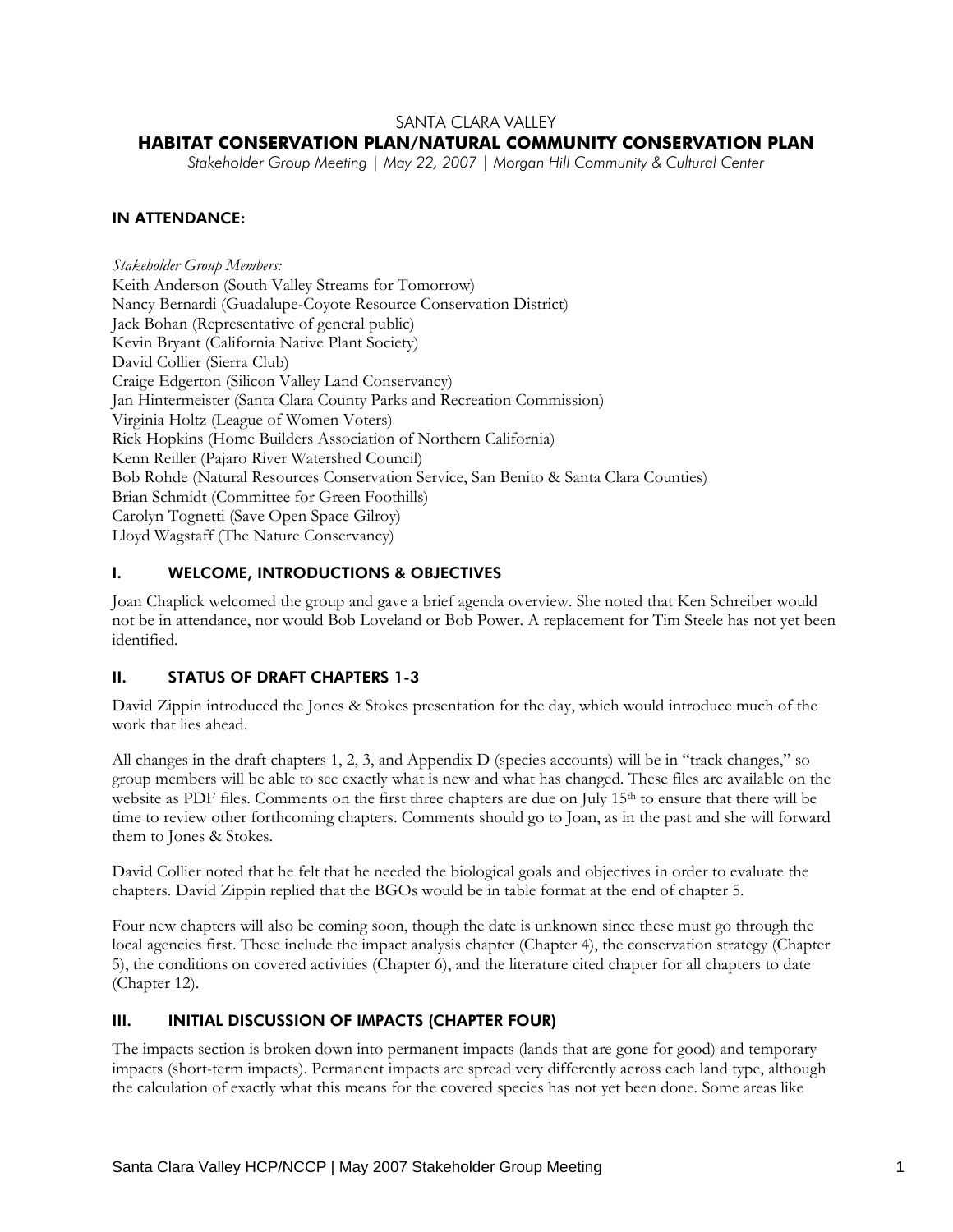chaparral and oak woodland bear much of the impact of development. Much of this impact comes from the urban development of Morgan Hill and Gilroy.

One group member asked what the methodology for this was. David Zippin responded that Jones & Stokes had been working with the local partners to identify footprints of expected development and growth over the coming years. This information was then mapped in GIS and overlaid on the land cover map. In some cases, this information wasn't exact because a location was not identified, so in these cases the impact was approximated based on expected impact.

David Collier asked about the percent column and whether it could be used in Table 4.2. David Zippin agreed and observed that there was only so much space but said he would see what he could do.

David Collier also requested that the team check to make sure the HCP/NCCP is consistent with recent agricultural protections passed by LAFCO to ensure that nothing is doubled up. Agricultural easements will not be a huge component of the HCP/NCCP, though, so there shouldn't be too much overlap. Keith asked why riverine areas weren't included. These impacts are still being calculated based on new data from partner agencies.

One group member asked what the "Other" category was. Much of this is areas like ornamental woodland, golf courses, etc. that is not as significant for habitat.

Total permanent impacts are about 25,000 acres. About 15,000 acres of this come from Gilroy/Morgan Hill growth. Although San Jose is bigger, it has much less greenfield development—hence the difference. There may also be some impact from plan implementation, but this is estimated to be quite low. Temporary impacts are roughly 1,800 acres per year. However, since most of these impacts occur annually (e.g., road maintenance or staging areas), this will probably be treated as if it were a permanent impact since it is consistent. The temporary impacts do not include the Water District's stream maintenance activities since these are not covered by the HCP/NCCP.

One group member noted that the team should be cautious not to fund the plan too heavily from impact fees, since it seems clear that this would place an undue burden on Morgan Hill and Gilroy, as the two cities that are currently growing. Other funding mechanisms should be introduced to ensure that the other urban areas also help fund the plan.

The impact area is comparable to those of other plan areas in northern California. However, southern California growth tends to have much more significant impact. There is some flexibility on the ground to respond to specific impacts and other changes.

Rural development impacts are more difficult to predict, so these impacts were estimated using trends seen in the last 10 years. Broadly, impact was estimated by taking random parcel samples across the study area to identify what types of impacts and footprints could reasonably be expected from future development, based on the patterns seen in the last 10 years.

#### IV. CONSERVATION STRATEGY

David Zippin introduced the discussion of the conservation strategy for the plan.

Pat Showalter wondered if the team planned to differentiate between the HCP requirements (mitigation) and the NCCP requirements (restoration) in terms of impact and activities. David Zippin noted that developed areas were not likely to be a part of the conservation strategy unless a rare plant occurred on the site.

Val shared an example about a subdivision approved in Santa Barbara just as the tiger salamander was being listed. There was a conflict between property rights and take of the salamander. With funding assistance, building envelopes were developed for each house to allow for corridors between the houses. This seemed to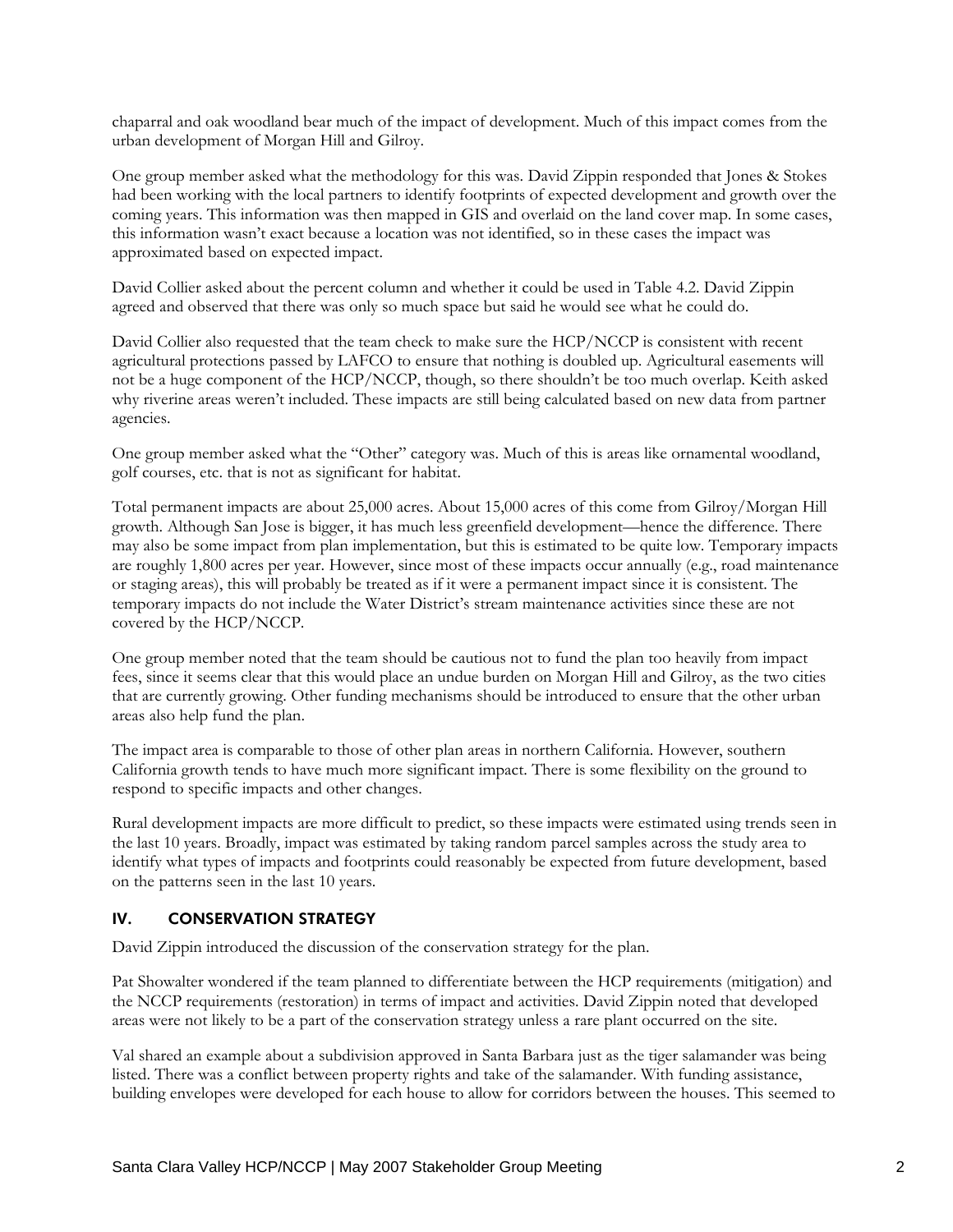satisfy the requirements for the species, and avoided a lawsuit. He wondered whether there might be intermediate solutions like this that could permit development but protect specific species.

Val noted that the cost for development in the hills is much higher, which has been a deterrent.

This is meant to be an estimate for planning purposes, so there will not be a cap per zone, for instance. The conservation strategy will also attempt to address development threats accordingly.

#### *Impact to Covered Plants*

Habitat distribution models have been developed for most of the covered plants. These maps are a coarse tool, however, and are less helpful for habitat protection. Known occurrences of the plants are the most important piece of information and therefore what is used as the unit of conservation.

David Collier asked what would happen if, in the planning survey, we discover that our estimates are very far off, and in fact there are many occurrences of a protected plant on a site. David Zippin noted that this was unlikely to occur, but in some cases, all occurrences of a species will be protected as they are discovered. David Collier wondered how it would be possible to tell if this was likely or not since no error figures are given.

David Zippin also noted that the text outlines the general rule for this. There is a process defined to ensure that populations that are lost are of lower quality than populations that are protected. There are multiple criteria to ensure that this is the case.

Another group member asked about the sampling in the tables, noting that in the open space lands, some of these species have actually been counted, so this should be compared to the estimates and sampling error information.

Craige asked what the definition of an occurrence was—for instance, is every instance of a species on Coyote Ridge a separate occurrence, or one large occurrence? Right now, these are defined based on the Fish and Game database. Really, we want to be preserving populations, but occurrences are the closest approximation to that. This may not exactly correlate to population, but the plan will combine closely related occurrences to reflect populations. (For instance, a plant may occur multiple times in a drainage area, which is many occurrences—but a single population.)

This table outlines predicted impacts. One guest asked whether there would eventually be tables of actual impact, and what might happen if this number was significantly bigger than the prediction. At that point, there will be rules in place to dictate how to accommodate this impact. However, the plan largely sets limits for take—so if many more occurrences surface, the limit will be quickly met. This ensures that the take permits err on the side of species protection rather than on the side of take.

Val noted that there are also several new technology gadgets that may support this research, including a GPS camera that will take polygon photographs.

#### *Use of Maps*

David Zippin discussed the use of maps in the HCP/NCCP. Maps are used in different ways for different plans, and it's important that they include enough information—but not so much that people get alarmed. Virginia was surprised that there were as many gaps as there were in the sample map.

David Collier noted that while willing sellers were a concern, most sellers are willing at the right price, so prioritization is important. Lloyd asked about the stars on the sample map. David Zippin explained that they indicated potential restoration areas.

Buffers are also a controversial issue, particularly with respect to distance from urban development.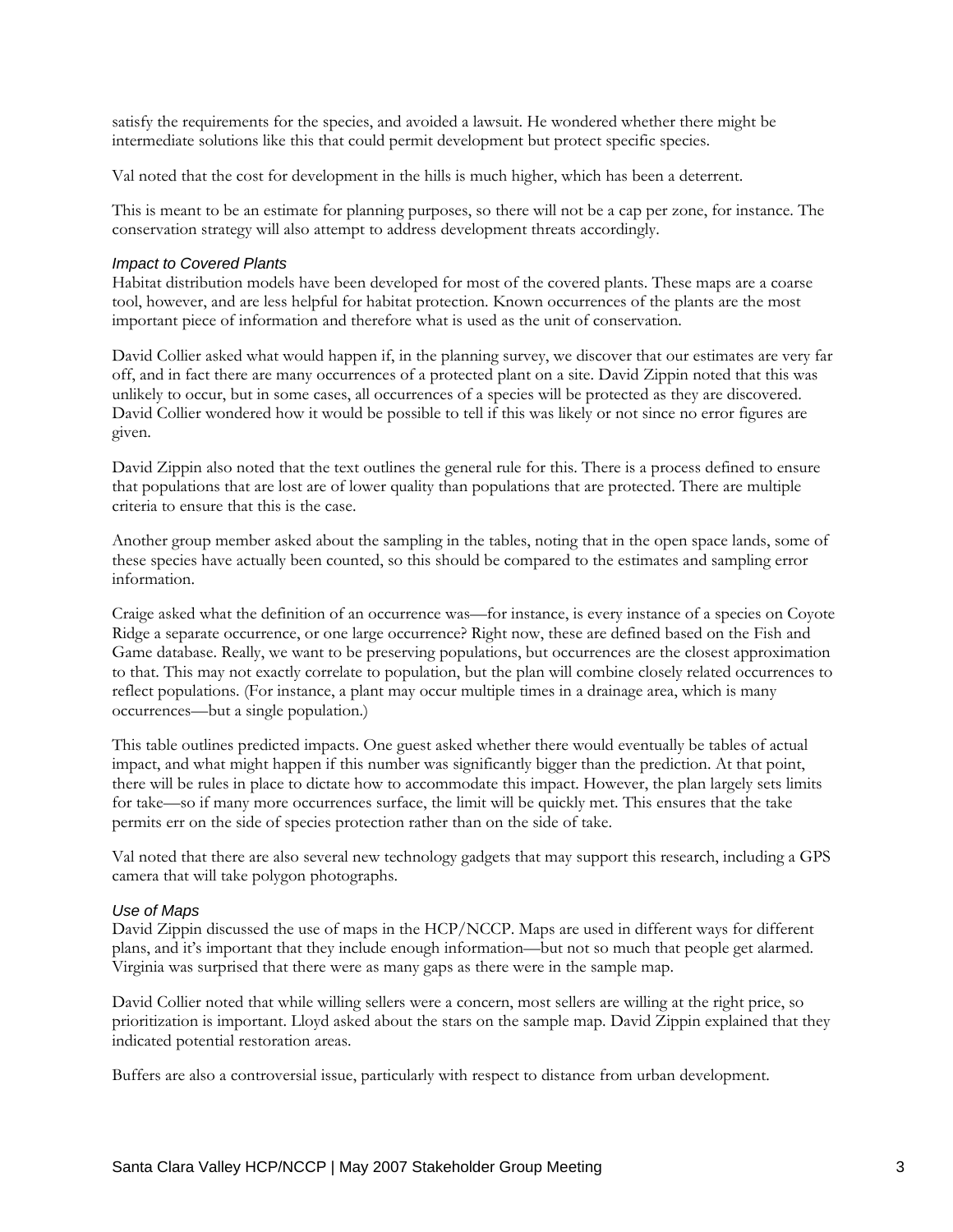David Zippin also brought up the issue of rough proportionality, a requirement of the NCCP Act. The timing and extent of impact affect what is required. Essentially, you must make progress towards your conservation targets as you make progress towards your development predictions. A ten percent deviation is permitted, however.

David Zippin clarified that for the purposes of measuring rough proportionality, conservation includes both mitigation and contribution to recovery..

David Collier asked to be sure that the East Contra Costa County model, which permitted the plan to stay ahead only in grassland conservation, not be used for this plan. David Zippin agreed, noting that in the East Contra Costa case, that was a very high and appropriate bar, but that each plan was different.

Kenn Reiller wondered whether a quantitative measure of "staying ahead" was really appropriate. Some new lands might not serve a conservation purchase for many years to come, and it might be most important to get acreage as early as possible and focus on restoration in later years.

David Collier noted that the acreage measure doesn't take into consideration the health of a population, or factors like which willing sellers will come into the picture with available lands—this might come into play well after a permit is issued. There is a two-year grace period in some plans, however, to allow for this. David Collier noted that it might make sense to work this in reverse—look at what's protected before deciding whether to grant a permit or not, rather than granting a permit and then building the reserve system.

The next section deals with how species are protected before impact occurs.

What happens if you wildly over or underestimate impact? Ratios are used to help approximate this for aquatic land cover types.

Lloyd asked if a pond was a sag pond or a stock pond. A pond is a stock pond, and is easy to map—it's just hard to predict impact on these, including whether they'll be filled or not. Preservation and restoration requirements will be set accordingly.

Lloyd also asked whether developers might provide their own land or do their own restoration. Yes, there will certainly be an option for this, but it will be evaluated on a case-by-case basis to ensure that conservation goals are being met.

Kenn Reiller wondered if different zones might have performance criteria to determine how well each was achieving its potential.

David Collier asked about the role of the science advisors and their comfort levels in the conservation strategy. Their views certainly influenced the strategy development, though they may not have been asked to comment specifically on ponds, etc.

Some species are fully protected—you can take habitat, but you can't take individuals. Migratory bird take also requires special permits. Regional avoidance is also allowed on biologically low-value areas. Any set aside is permanent.

Keith asked what would happen if the landowner said he was willing to set aside some portion of the property as an easement. Yes, this is allowed and even encouraged in some cases, even though the area might not be contiguous to the rest of the reserve system. In other cases—e.g., the case of a pond with red-legged frog—this would probably not be accepted, since the pond can't function in isolation. In that case, a fee would be paid in lieu of actual land preservation.

Val noted that there were also many obstacles to be overcome in policy—for instance, there are existing grading and subdivision ordinances that specify what people can and can't do when they develop land.